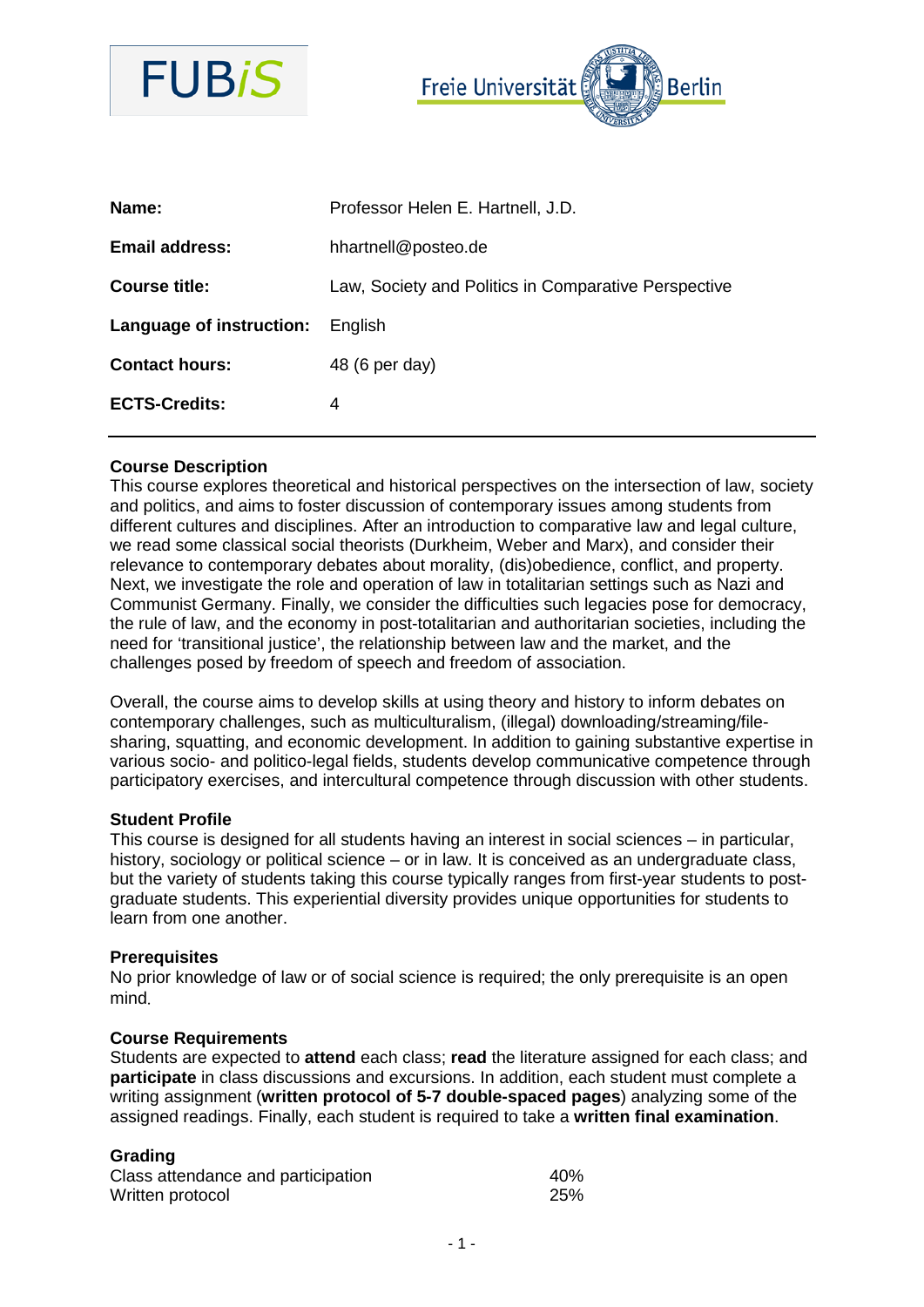



Final exam 35%

# **Reading**

Readings for the course are contained in a reader that will be provided at orientation.

## **Course Schedule**

| <b>Date</b>              | Program <sup>*</sup>                                       |
|--------------------------|------------------------------------------------------------|
| Tuesday, January 7, 2020 | LAW, CUSTOM, AND PLURALISM                                 |
|                          | What is law, and how does it differ from custom?           |
|                          | What tensions exist between culture and law, and how can   |
|                          | such conflicts be resolved?                                |
|                          |                                                            |
|                          | <u>Session 1 (9:00 - 10:30)</u>                            |
|                          | Session 2 (11:00 - 12:30)                                  |
|                          | Session 3 (14:00 - 15:30)                                  |
|                          | Introductions and Course Overview;                         |
|                          | Law, Custom, Folkways;                                     |
|                          | Pluralism: Normative and Legal Conflict                    |
| Thursday, January 9,     | <b>COMPARING LEGAL SYSTEMS</b>                             |
| 2020                     |                                                            |
|                          | What is a legal system? How can legal systems be compared? |
|                          | What is meant by 'legal culture'?                          |
|                          | What are the most significant similarities and differences |
|                          | between legal systems?                                     |
|                          | What is the role of lawyers?                               |
|                          |                                                            |
|                          | Session 1 (9:00 - 10:30)                                   |
|                          | The 'Legal Families' Approach to Comparative Law           |
|                          | <u>Session 2 (11:00 - 12:30)</u>                           |
|                          | Session 3 (14:00 - 15:30)                                  |
|                          |                                                            |
|                          | Socio-Legal Approaches to Comparing Legal Systems:         |
|                          | Culture, Institutions, Actors                              |
|                          |                                                            |
| Friday, January 10, 2020 | <b>LAW IN TOTALITARIANISM I: NAZI GERMANY</b>              |
|                          | What is fascism? What is totalitarianism?                  |
|                          |                                                            |
|                          | What was the role of law in Nazi Germany?                  |
|                          | Session 1 (9:00 - 10:30)                                   |
|                          | Session 2 (11:00 - 12:30)                                  |
|                          |                                                            |
|                          | Law in and after Nazi Germany                              |
|                          | <u>Session 3 (14:00 - 17:30)</u>                           |
|                          | Excursion: Schöneberg (Places of Remembrance in the        |
|                          | Bavarian Quarter) & Wannsee (House of the Wannsee          |
|                          | Conference)                                                |
|                          |                                                            |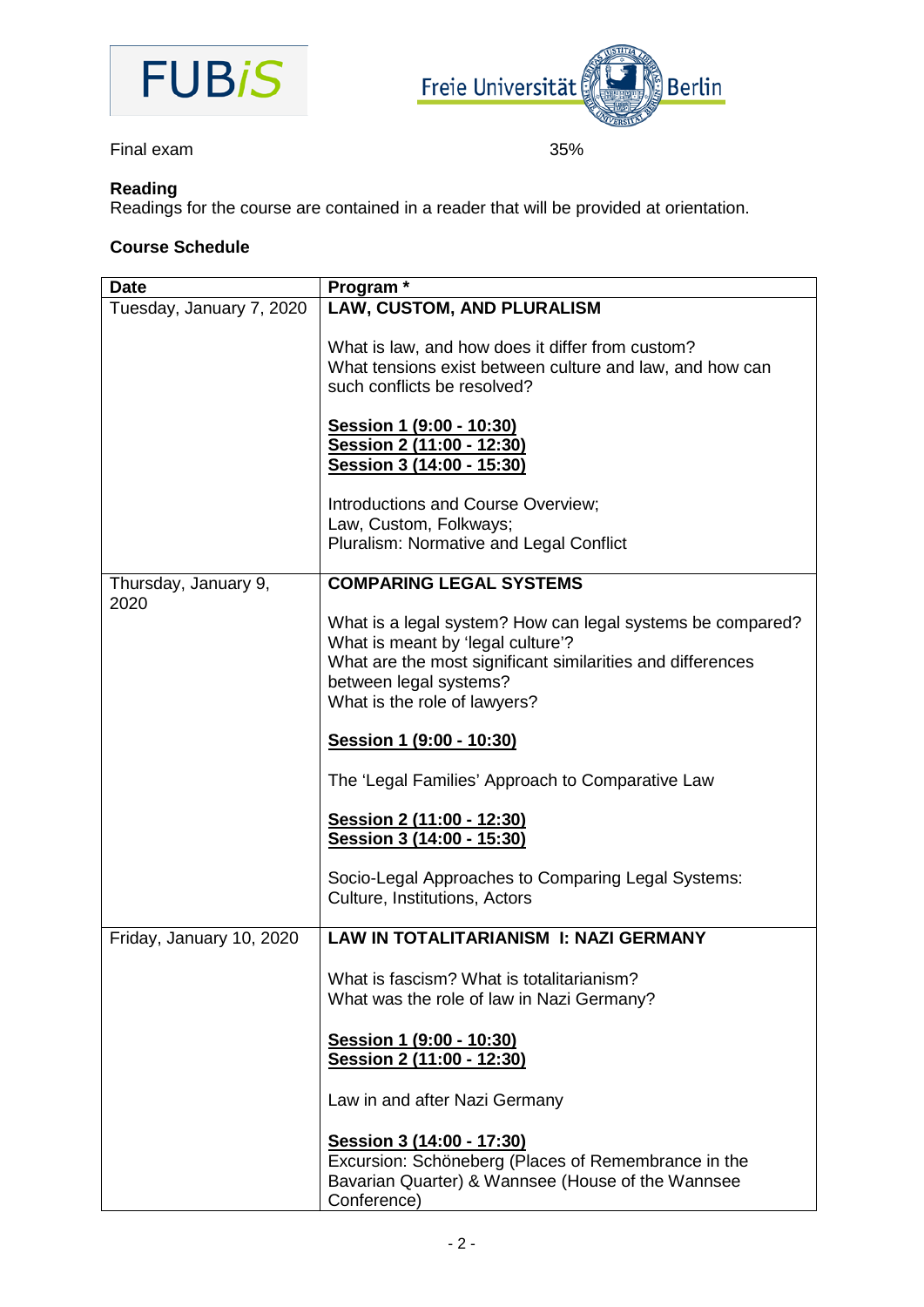

Freie Universität

| Monday, January 13,<br>2020    | <b>MORALITY, CRIME, AND PUNISHMENT</b>                                                                                                                                                                                                     |
|--------------------------------|--------------------------------------------------------------------------------------------------------------------------------------------------------------------------------------------------------------------------------------------|
|                                | What are the functions of law, according to Durkheim and other<br>theorists?                                                                                                                                                               |
|                                | Why punish? Why are some countries/cultures more punitive<br>than others?                                                                                                                                                                  |
|                                | Session 1 (9:00 - 10:30)                                                                                                                                                                                                                   |
|                                | Durkheim: Morality and Functional Approaches to Law                                                                                                                                                                                        |
|                                | Session 2 (11:00 - 12:30)<br>Session 3 (14:00 - 15:30)                                                                                                                                                                                     |
|                                | Crime and Punishment; Shaming                                                                                                                                                                                                              |
| Wednesday, January 15,<br>2020 | LAW'S IMPACT; WHY DO PEOPLE (DIS)OBEY THE LAW?<br>THEORIES ABOUT DETERRENCE, AUTHORITY,<br><b>LEGITIMACY, AND IDENTITY</b>                                                                                                                 |
|                                | What is the impact of law on behavior and consciousness?<br>Why do people obey (or disobey) the law?<br>What are the strengths and weaknesses of different theories of<br>compliance?                                                      |
|                                | Session 1 (9:00 - 10:30)                                                                                                                                                                                                                   |
|                                | Law's Impact; Explaining (Dis)Obedience:<br>The Rational Approach (Deterrence)                                                                                                                                                             |
|                                | Session 2 (11:00 - 12:30)<br>Session 3 (14:00 - 15:30)                                                                                                                                                                                     |
|                                | Explaining (Dis)Obedience: Legitimate Authority and Identity                                                                                                                                                                               |
| Friday, January 17, 2020       | <b>LAW, CONFLICT, PROPERTY</b>                                                                                                                                                                                                             |
|                                | How does law operate in society according to Marx and other<br>conflict theorists?<br>What functions does private property serve?<br>What are 'the commons' and (how) should law protect them?<br>How should the law respond to squatting? |
|                                | Session 1 (9:00 - 10:30)<br>Session 2 (11:00 - 12:30)                                                                                                                                                                                      |
|                                | Marx and "The Law on Theft of Wood"; The Conflict Theory of<br>Law; Property: Public vs. Private Aspects of Ownership<br>(Squatting and the Commons)                                                                                       |
|                                | Session 3 (14:00 - 15:30)                                                                                                                                                                                                                  |
|                                | NO CLASS SESSION                                                                                                                                                                                                                           |